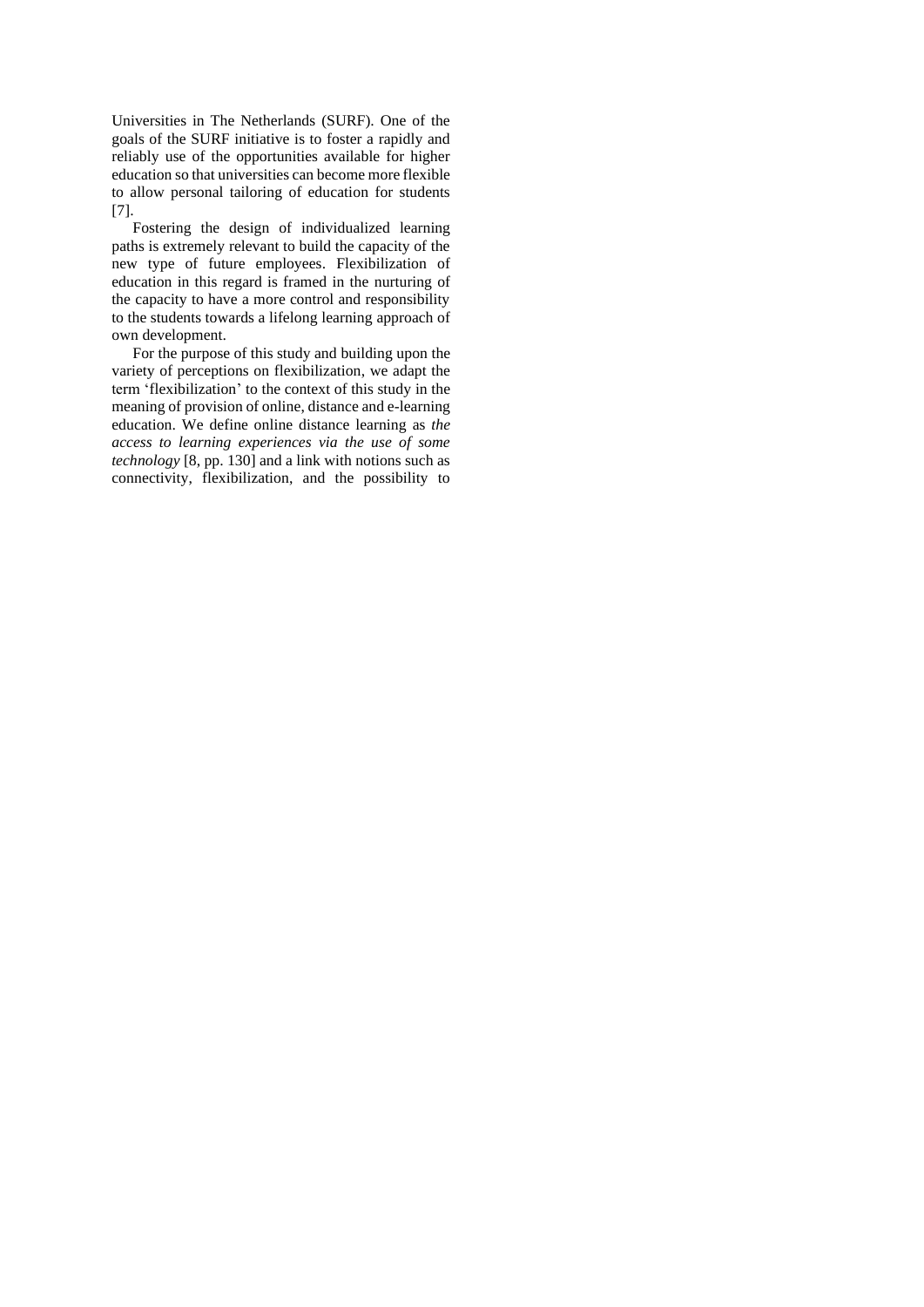task, the metacognitive process, or to the self or personal level. Another important premise of effective feedback according to Hattie and Timpeley [17] is that it should have a clear goal or purpose, with a meaning and it should be given in a clear manner in order to help the student make connections between the prior knowledge and the task ahead. In order to gain effective feedback at the task, process, and selfregulatory levels interrelation among these elements is more powerful when it is inserted in the design of online education.

 The literature also collects experiences in which feedback is given by teachers, peers of himself. These examples from the literature include educational strategies that facilitate the monitoring, effort, time and environmental management and self-efficacy [16]. This together with other educational principles for the design of online learning environments (e.g. having students to work on tasks in authentic scenarios, providing feedback, etc.) aim to maximize the engagement of the student with the activity, enable the communication and maximize opportunities for feedback and reflection [18].

# **4. Instructional Design: Adjusting the Master Course** *Design for Behavioral Change* **to Facilitate Online Learning**

*Design for Behavioral Change* is a master elective course within the master curriculum of the Industrial Design (ID) department [17]. The course aims at having students to gain knowledge and skills pertaining to the design of technologies that can help people change behaviour and attitude without coercion, manipulation or deceit. The orientation of the course is geared towards informing about and having students to apply the design of interactive technologies with theories deriving from the fields of health and social psychology, communication and behavioural economics. The educational forms of the course have been of traditional character consisting of lectures to familiarize students with theories, self-study assignments to apply the insights of the theories gained and the application of these theories to design through hands on workshops and a design case. However, with the internationalization of the curriculum and the objective to facilitate students attending an exchange program in a university overseas while having access to the ID master program, a new dimension for learning was employed in this master course.

## **4.1. From Traditional to Online and Blended-Learning**

The master elective course *Design for Behavioral Change* at the Industrial Design department was adjusted to include an online set-up to allow students to attend the course from universities overseas. The

course consisted of an 8-week program including lectures, workshops, self-study, individual and challenge-based group assignments. Although the structure remained similar to the course offered oncampus, some blended-learning and e-learning elements were introduced. The traditional face-to-face version of the lectures and assignments were still provided for the students attending the course in the Netherlands. However, and in order to enable students to attend online lectures and be assessed at distance, the model TPACK model [18] was followed. The TPACK models provides a suitable framework for teachers to integrate technology in their teaching and learning, and have them think of the content in terms of knowledge and skills while applying the didactics appropriate for their education [19].

Having in mind the content to learn, the teaching staff initiated the changes in the course by transferring the classroom learning environment and the students' assignments from a physical environment to a digital one.

To facilitate online education, the course included life streaming lectures. Streaming lectures were provided so that students, mainly in Asian countries enrolled in an exchange program, could attend the lectures at Dutch time.

In addition, the live streaming platform incorporated channels to interact with students located abroad. The platform included possibilities to ask questions as well. The aim was to create interaction and stimulate active participation in the classroom during these lectures. Lectures were live streamed and students both in-class and in universities in other countries attended the lessons at the same time. Time difference between the Netherlands, China and Japan is seven and eight hours respectively. Assignments and course content was posted weekly basis in the Learning Management System (Canvas) of the university.

Besides the lectures, the courses also included projects and exercises in small teams. These team activities were carried out by groups of two students outside the classroom. For students living abroad they needed to incorporate an online platform to facilitate the communication and discuss group project activities. Often Skype or similar web-based technologies and channels were used. For both students abroad and nationals, the assignments were the same and no major changes in the form or objectives of the activities took place.

The assessment of the course *Design for Behavioral Change* consisted of a combination of both individual as well as groups assignments. The group assessment included the application of the behaviour change theories to the design and evaluation of systems in teams; the use of the frameworks of mechanisms and principles for exploiting influence in design, etc. What it become a particular challenge was the individual assessment. It consisted of a mid-term multiple choice exam to test the understanding of the core behaviour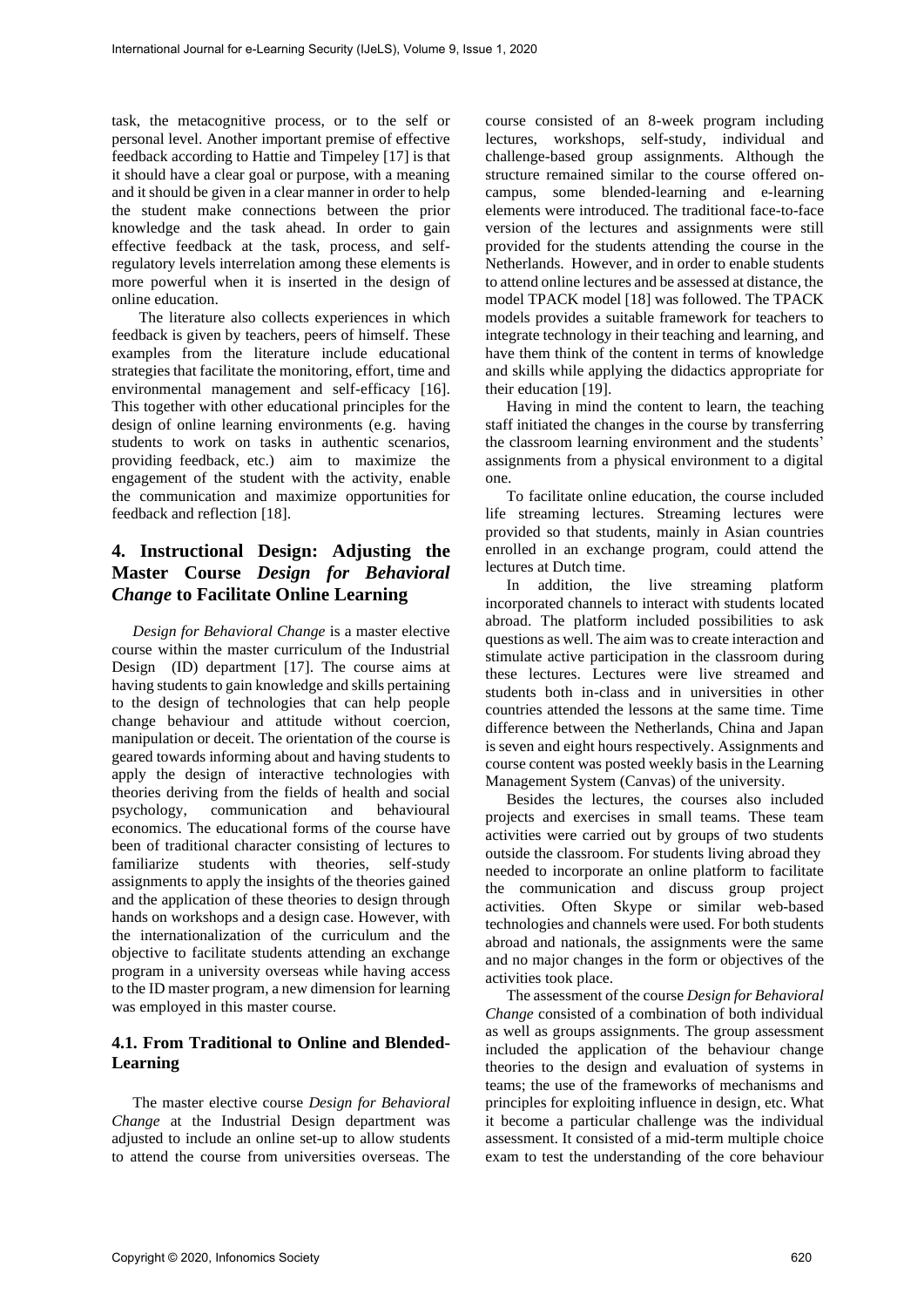change and persuasion theories. For the organization of the mid-term exam an online platform was employed allowing for assessing students regardless time and location. The digital assessment was employed for both students on-campus and students living abroad.

The interim assessment consisting of a multiplechoice online test on the Cirrus platform which was uploaded in the ProctorU system [20]. Cirrus is a testing software and with Proctorio as online proctoring software. Online proctoring allows students to take part in a test, in this case in Cirrus, and this can be done both on or off campus. Students conduct the online assessment in their own computer or laptop in a secure manner within an allotted time slot. In this kind of online assessment methods, the Proctorio's online proctoring software was used as platform in which the Cirrus testing software browser was opened providing Proctorio, therefore, a secure environment to conduct examinations. The ProctorU system was only employed with students living abroad.

The online test was planned to take place at the same time as the test was administered in the Netherlands.

### **5. Research Questions and Method**

The overall purpose of this study was to experiment with e-learning platforms in order to consider scalability of online education and offer more ecourses for exchange students. This to learn from the results and evaluate whether these platforms would be options to internationalize the curriculum as part of the departmental policy. In light to understand the impact of online and distance education in the master elective course *Design for Behavioral Change* we formulated the following research questions for this experiment: (1) Is life streaming a suitable lecture format for students registered in an exchange or internship program abroad? (2) Is ProctorU an adequate online system to assess students abroad? (3) Are students enrolled in an exchange program abroad satisfied with this online version of the course?

The methodology used to conduct this investigation was based on a triangle approach combining qualitative research methods. The Table 1 below indicates the methodology for this research.

| <b>Method</b>      | Research approach    | $N =$ |
|--------------------|----------------------|-------|
| <b>Oualitative</b> | Students' survey     |       |
|                    | Likert scale 1 to 5  |       |
|                    | Individual meetings  |       |
|                    | Teacher's interviews |       |

The total number of students registered in this course was N=43. However, only N=4 students were enrolled in an exchange program and attended this course online from universities abroad. To study the benefits of this pilot experiment we followed N=4 students' patterns which were collected through individual interviews. In addition, we also collected in students' survey students' satisfaction regarding the feasibility of this online course. For the survey we used Likert scale questionnaires with a 1 to 5 scale being 1 totally disagree and 5 totally agree. Teacher's satisfaction was also collected in an interview.

#### **6. Results**

We considered three main questions for this study. Regarding the suitability of the live streaming as a format for the provision of lectures for students abroad, we observe students' high satisfaction about it (4.0) (see Figure 1, Students' course evaluation). In general, we appreciate in a moderate manner (3.0) that students did not encountered major problems to attend the course at distance. With respect to whether students could understand the theory and participate in the course projects, students are moderately (3.0); while students' are highly satisfied with the course as it helped students implement interest in career development (4.0). Similar high satisfaction (4.3) was found in that despite that students were living abroad, it did not prevent them to work on project activities with students participating in the course on-campus in the Netherlands.

With regards to the second research question of this study about the suitability of the digital assessment system to assess knowledge at distance, we observe a considerable level of dissatisfaction (2.0) concerning the system.



Figure 1. Students' course evaluation

Individual interviews were conducted with the students participating in this course overseas in order to capture their impressions about the suitability of this online course offered to facilitate exchange programs.

We summarize the feedback from students with a review of the statements and impressions on online education. Students described the drawbacks as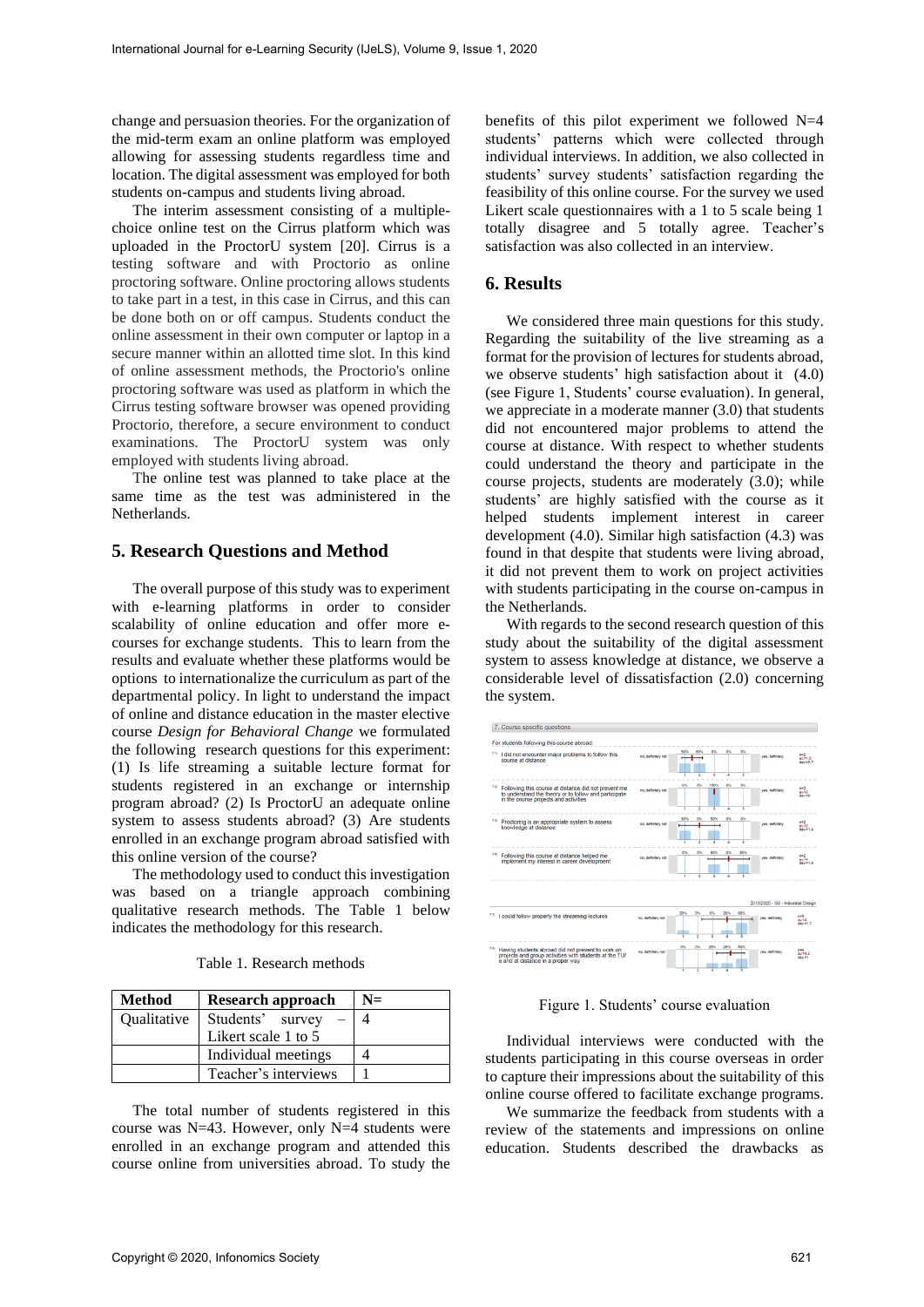'*Difficult to synchronize 'streaming lectures' with differences in time (the Netherlands and Asian countries); 'Difficult to synchronize 'group work that caused lack of motivation'.* With regards to the online assessment, students mentioned that *'it was difficult to adjust to exam time'; 'Intrusive program'; 'First time needs practice'.* Despite the description of the difficulties in this pilot course students considered that *'There was no impact on quality of education: feedback, assignments'.* Students' perceptions on technology in education were positive and did not influence students' attitudes towards e-learning.

Regarding the teacher's perception, the teacher mentioned to be positive on the experience with this online course due to a number of reasons. First of all, the introduction of technology in education, i.e., live streaming, was easy to use. However, additional technical and organizational support for the teachers remain a crucial point for success. Secondly, and regarding the digital assessment, i.e., remote proctored exam, the teaching staff described this system as very intrusive as privacy is, to some extent, transgressed.

The results of this study indicate that there are factors such as time difference between the Netherlands and Asian countries, e.g., China and Japan, that influence the motivation of the students to attend the online lectures. Similarly, group assignments were difficult to carry out from different locations. Likewise, the online assessment system seems to be a downside form of assessment.

# **7. Conclusions and Implications for Improvement and Future Research**

In the theoretical considerations in this study we considered a number of educational principles to integrate when designing online courses. First of all, feedback is a powerful tool to guide students. Feedback can also be of more value depending on when it is employed to adjust behavior, task of the self. In this experiment, feedback on content and assignments was given while self-direction was expected from the students, as Industrial Design is a study program which strongly lies in educational principles such as learning students to become self-directed learners in the choices, they make to select courses, in competency development and in the development of an identity and vision as designers. Furthermore, this experiment was conducted in a master course and students are supposed to have learned and developed self-directness throughout the bachelor program. Therefore, the fact that this experience has not been fully positive in terms of motivation for students, it can be understood perhaps due to a number of reasons. Time difference between Asian countries and the Netherlands made the attendance to the lectures a difficult undertaking to follow in real time. When students on-campus had morning or afternoon lectures, students abroad had evening sessions. Also, the group project assignments

needed to be carried out in teams oftentimes from students in different countries. This made it difficult sometimes to engage them in active participation in the teamwork. Moreover, the digital assessment software program was difficult to implement due to the that not only time difference was not convenient but also because the privacy concerns about the system. Furthermore, this digital system employed in this course was the first time applied to assess students online in the whole university. Therefore, the use of this tool had a logical reaction and a natural sense of resistance towards the unknown.

The analysis of this experiment cannot only be done from the perspective of guidance in self-directness or from the technology perspective. The design of education in the context of online and distance education needs to be addressed as well. Despite the efforts paid by the teaching staff to re-design the course to meet online demands of distance students, it is still a need to work on the adjustments of the assignments in order to make them more tailor-made to the students.

An iteration in the integration of the TPACK model can be considered in the re-design of education. This model offers an excellent framework for the design of online education and the introduction of technology in education. Tailor-made assignments to meet individual needs aligned with the content, the technology and the didactics behind need to be addressed.

Considerations point out that introducing innovations in education is not a question of just changing assignments. The didactical and technical support is crucial to boost a sustainable transformation towards the flexibilization and internationalization of the curriculum. Reflexion, experimentation and iterations in the design of education should be part of all educational reforms both at program as well as at course level.

It is worth mentioning that the process of internationalizing education is not a one-day action. Transforming current educational paradigms asks also for a change in the 'mindset' of the teaching staff to make use of technology of education with appropriate insights and understanding in didactical approaches and methods. Special emphasis should lie in stimulating self-directed learners and supporting meaningful choices in courses and decisions that help guide own learning path.

Finally, there are interesting lessons learned to draw from this study. This experience provide numerous venues and implications for further research. The study of the impact of re-design of the course *Design for Behavioral Change* and the adjustments of the assignments to meet the needs of the distance students in an online environment can bring about interesting insights for the educational practitioners. In addition, the effectiveness of the online education and the impact on motivation and self-directed learning attitudes of the students will be considered in future research. The latter is specially of great importance as there is a need